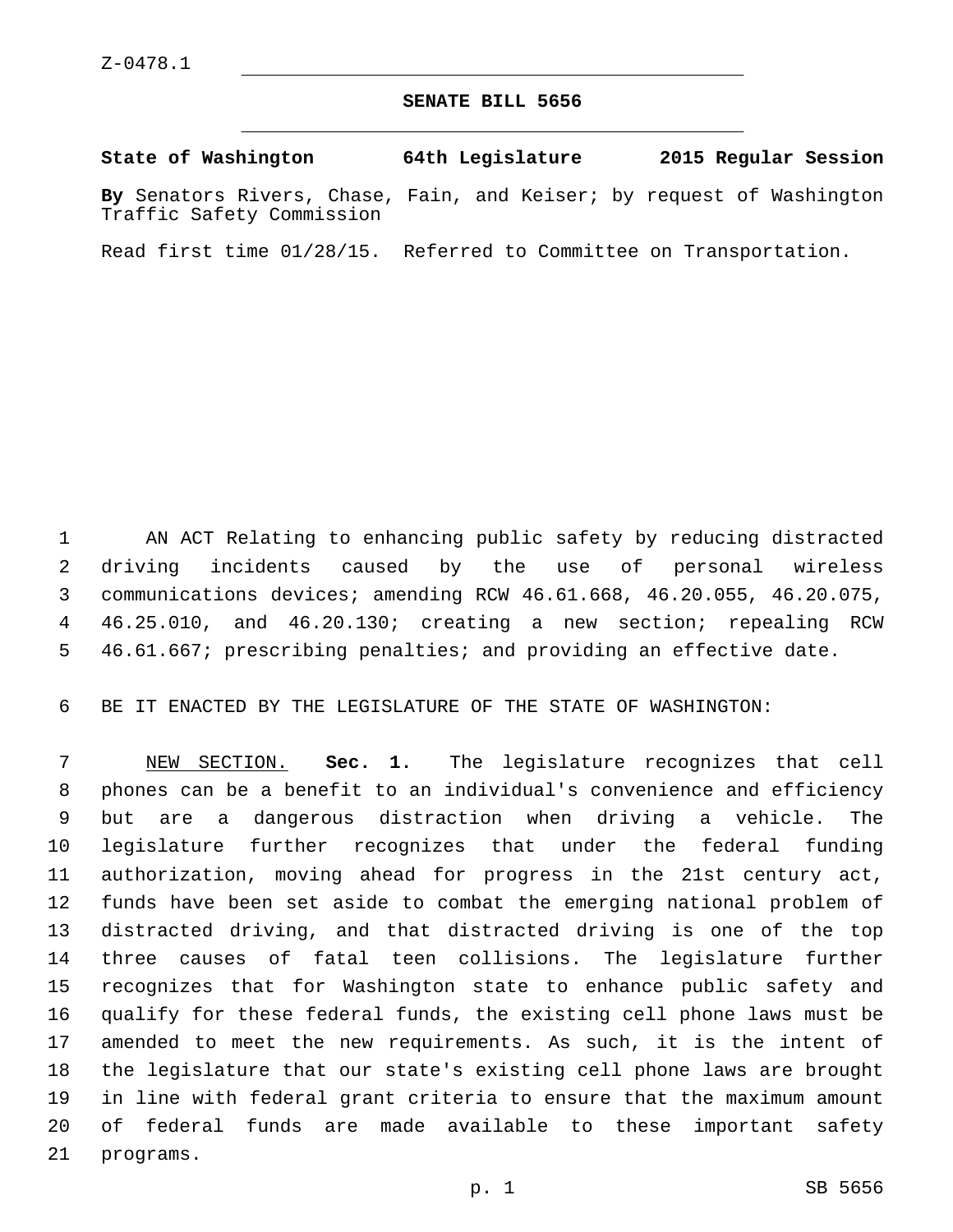1 **Sec. 2.** RCW 46.61.668 and 2013 c 224 s 16 are each amended to 2 read as follows:

3 (1)(a) ((Except as provided in subsection (2)(a) of this 4 section,)) A person operating a ((moving noncommercial)) motor 5 vehicle (i) while holding a personal wireless communications device 6 in his or her hand or hands or  $(ii)$  who $((, -by -means - of - an$ 7 electronie)) uses a personal wireless communications device((, sends, 8 reads, or writes a text message)) to read or manually enter data 9 including, but not limited to, short message service, texting, e-10 mailing, instant messaging, or engaging in any other form of 11 electronic data retrieval or electronic data communication, is guilty 12 of a traffic infraction.

13 (b) ((Except as provided in subsection (2)(b) of this section, a 14 person driving a commercial motor vehicle, as defined in RCW 15 46.25.010, including while temporarily stationary because of traffic, 16 a traffic control device, or other momentary delays, who, by means of 17 an electronic wireless communications device, sends, reads, or writes 18 a text message, is quilty of a traffic infraction. For purposes of 19 this subsection, "driving" does not include operating a commercial 20 motor vehicle with or without the motor running when the driver has 21 moved the vehicle to the side of, or off, a highway and has stopped 22 in a location where the vehicle can safely remain stationary.

23 (c) A person does not send, read, or write a text message when he 24 or she reads, selects, or enters a phone number or name in a wireless 25 communications device for the purpose of making a phone call)) The 26 holder of an intermediate license under RCW 46.20.075 or driver's 27 instruction permit under RCW 46.20.055 may not use a personal 28 wireless communications device in any manner while operating a motor 29 vehicle.

30 (2)(( $(a)$ )) Subsection (1)(( $(a)$ )) of this section does not apply 31 to ((a person operating)):

32 (((i) An authorized emergency vehicle;

 (ii) A voice-operated global positioning or navigation system that is affixed to the vehicle and that allows the user to send or receive messages without diverting visual attention from the road or 36 engaging the use of either hand; or

37 (iii) A moving motor vehicle while using an electronic wireless 38 communications device to:

39 (A) Report illegal activity;

40 (B) Summon medical or other emergency help;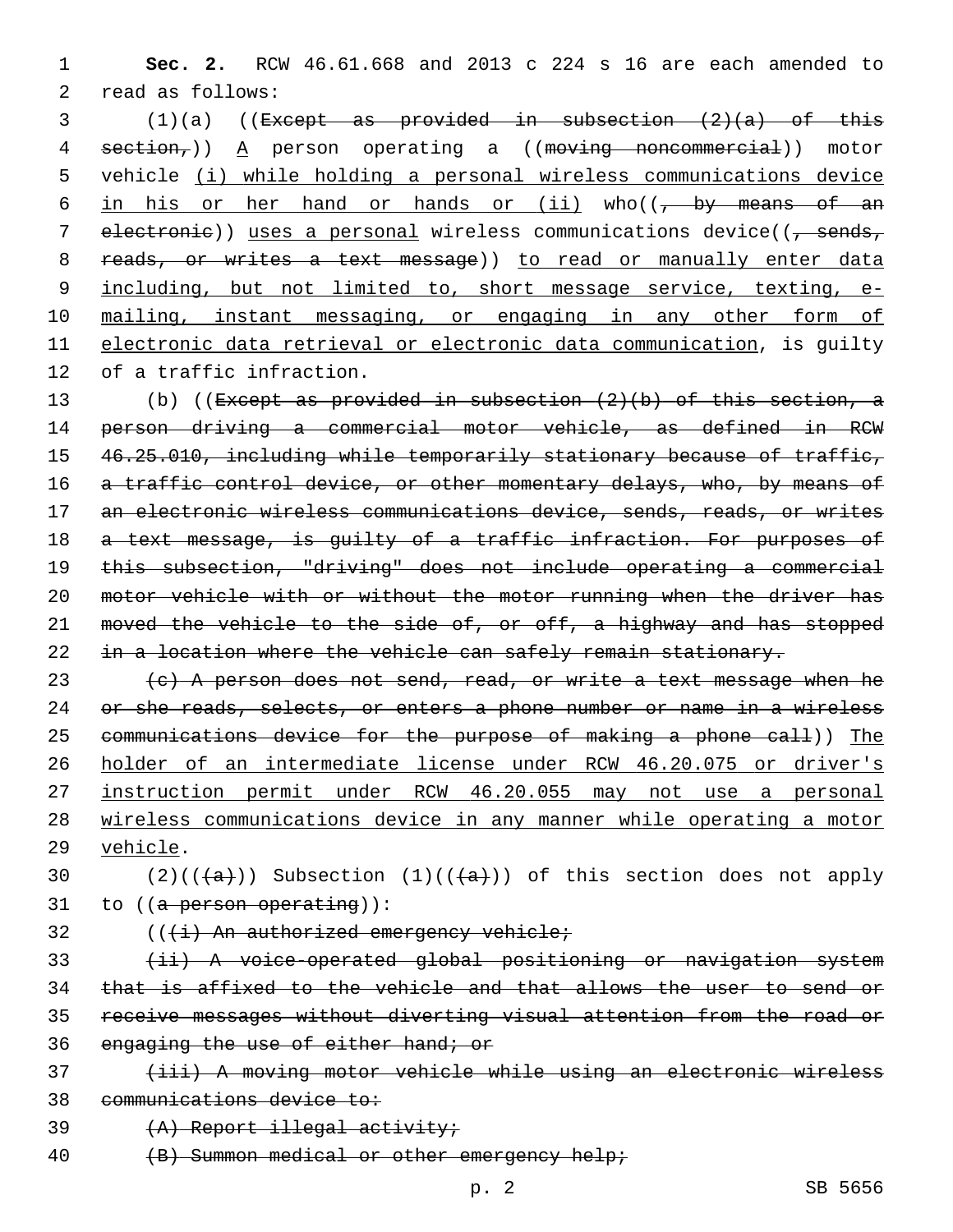(C) Prevent injury to a person or property; or

 (D) Relay information that is time sensitive between a transit or for-hire operator and that operator's dispatcher, in which the device is permanently affixed to the vehicle.

 (b) Subsection (1)(b) of this section does not apply to a person operating a commercial motor vehicle when necessary to communicate with law enforcement officials or other emergency services.

 (3) Infractions under subsection (1)(a) of this section shall not 9 become part of the driver's record under RCW 46.52.101 and 46.52.120. Additionally, a finding that a person has committed a traffic infraction under subsection (1)(a) of this section shall not 12 be made available to insurance companies or employers)) (a) A driver 13 who uses a personal wireless communications device to contact 14 emergency services; or

 (b) Emergency services personnel who use a personal wireless communications device while (i) operating an emergency services vehicle and (ii) engaged in the performance of their duties as emergency services personnel.

 (3) For purposes of this section: (a) "Operating a motor vehicle" includes the operation of a motor vehicle while it is moving and while it is temporarily stationary because of traffic, a traffic light, or a stop sign, and does not include when the vehicle has pulled over to the side of, or off, the roadway and has stopped in a location where it can safely remain stationary; and (b) "personal wireless communications device" includes a device through which personal wireless services, as defined in 47 U.S.C. Sec. 27 332(c)(7)(C)(i), are transmitted, and does not include a global navigation satellite system receiver used for positioning, emergency notification, or navigation purposes.

 (4) A person found to have committed more than one violation of this section within a five-year period must be assessed a monetary 32 penalty equal to twice the penalty assessed under RCW 46.63.110. Fifty percent of the moneys collected under this subsection must be deposited into the highway safety fund under RCW 35 46.68.060.

 (5) This section does not prohibit the use of a system that is physically or electronically integrated into a motor vehicle and provides the user with services such as emergency notification and navigation.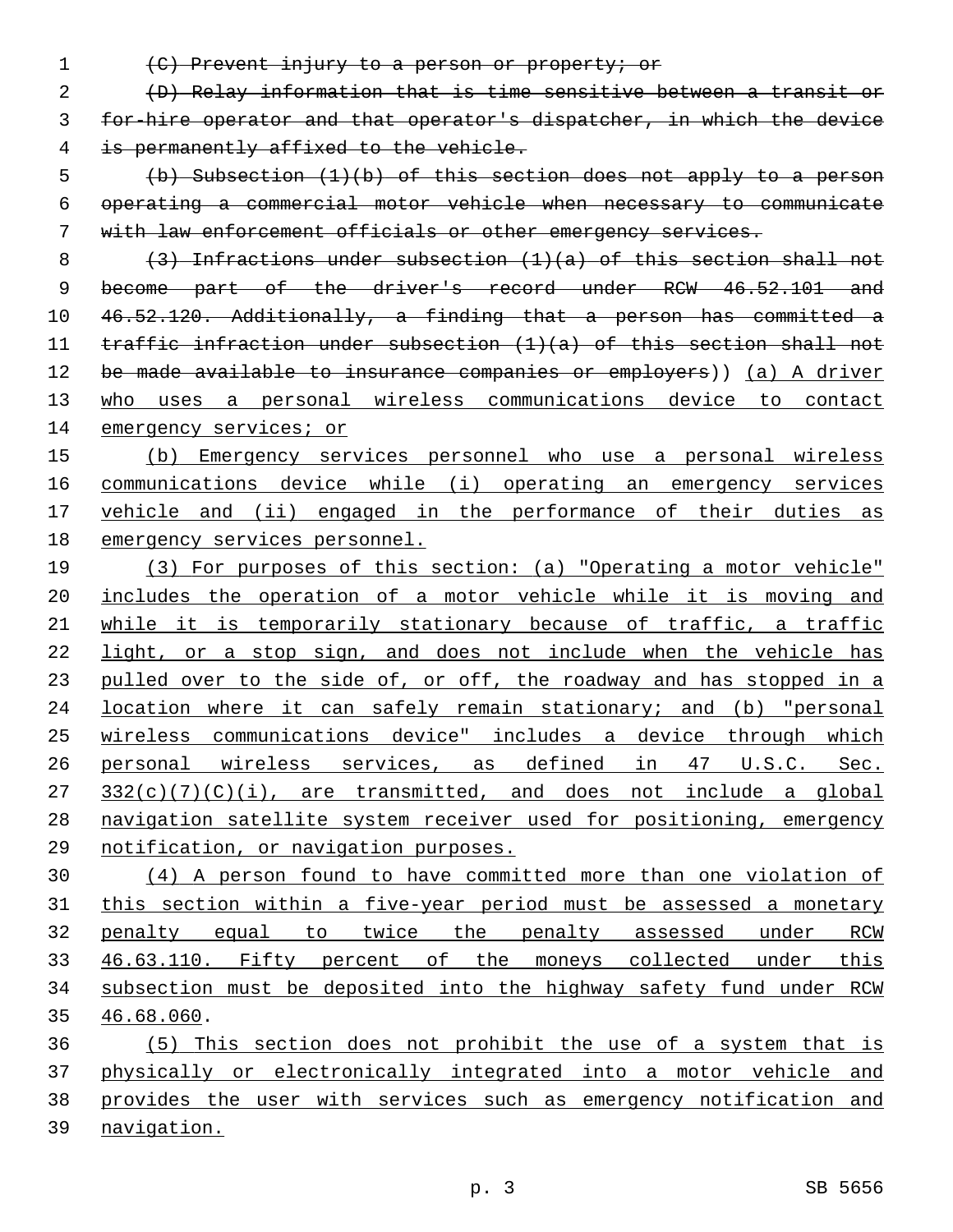(6) The state preempts the field of regulating the use of personal wireless communications devices in motor vehicles, and this section supersedes any local laws, ordinances, orders, rules, or regulations enacted by any political subdivision or municipality to regulate the use of personal wireless communications devices by the operator of a motor vehicle.

 **Sec. 3.** RCW 46.20.055 and 2012 c 80 s 5 are each amended to read 8 as follows:

 (1) **Driver's instruction permit**. The department may issue a driver's instruction permit with or without a photograph to an applicant who has successfully passed all parts of the examination other than the driving test, provided the information required by RCW 46.20.091, paid an application fee of twenty-five dollars, and meets 14 the following requirements:

(a) Is at least fifteen and one-half years of age; or

16 (b) Is at least fifteen years of age and:

17 (i) Has submitted a proper application; and

 (ii) Is enrolled in a traffic safety education program offered, approved, and accredited by the superintendent of public instruction or offered by a driver training school licensed and inspected by the department of licensing under chapter 46.82 RCW, that includes 22 practice driving.

 (2) **Waiver of written examination for instruction permit**. The department may waive the written examination, if, at the time of 25 application, an applicant is enrolled in:

 (a) A traffic safety education course as defined by RCW 28A.220.020(2); or27

 (b) A course of instruction offered by a licensed driver training 29 school as defined by RCW 46.82.280.

 The department may require proof of registration in such a course 31 as it deems necessary.

 (3) **Effect of instruction permit**. A person holding a driver's instruction permit may drive a motor vehicle, other than a 34 motorcycle, upon the public highways if:

35 (a) The person has immediate possession of the permit; and

 (b) ((The person is not using a wireless communications device, unless the person is using the device to report illegal activity, summon medical or other emergency help, or prevent injury to a person 39 or property; and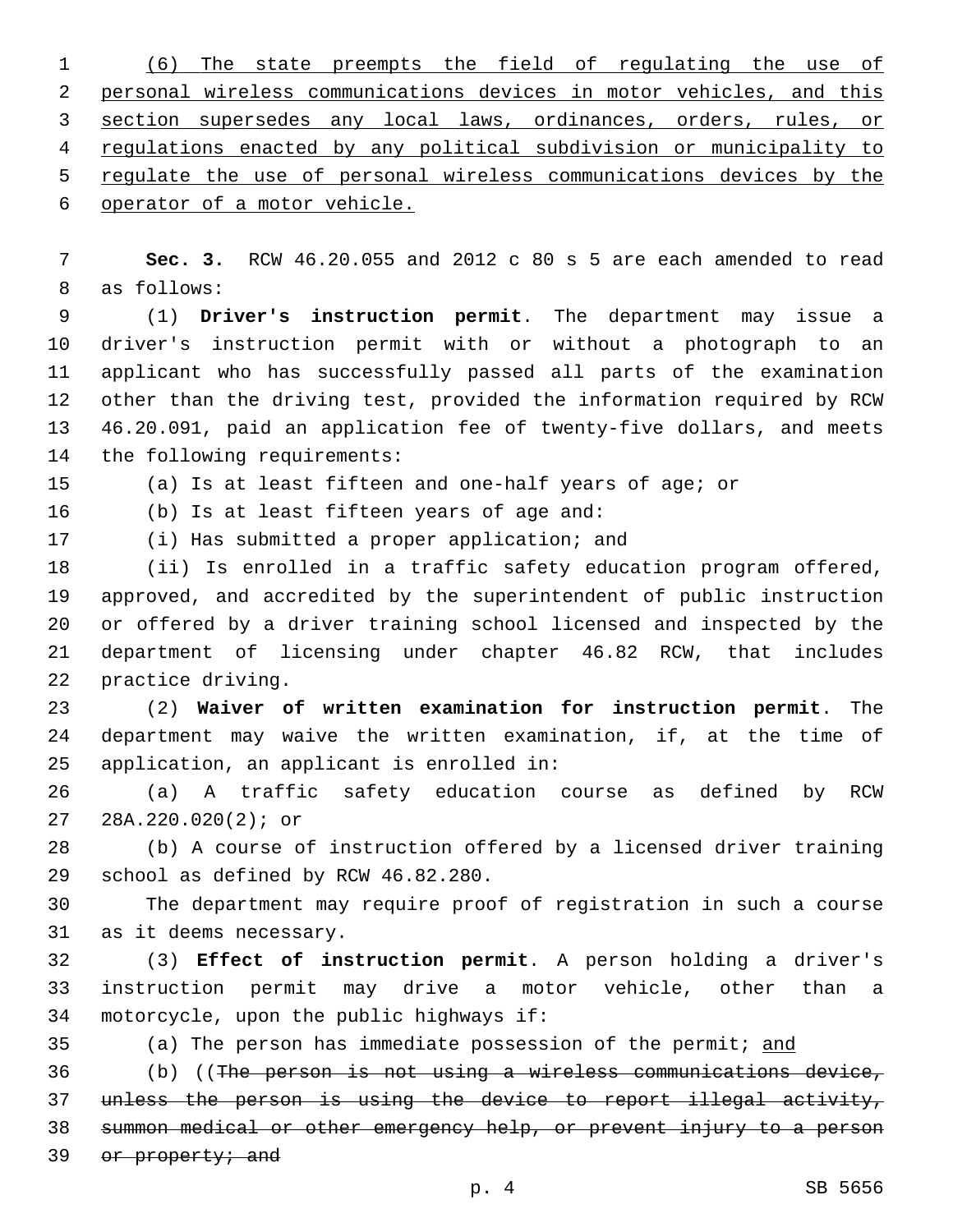$(1 + e)$ ) An approved instructor, or a licensed driver with at least five years of driving experience, occupies the seat beside the 3 driver.

 (4) **Term of instruction permit**. A driver's instruction permit is 5 valid for one year from the date of issue.

(a) The department may issue one additional one-year permit.

 (b) The department may issue a third driver's permit if it finds after an investigation that the permittee is diligently seeking to 9 improve driving proficiency.

 (c) A person applying for an additional instruction permit must submit the application to the department in person and pay an application fee of twenty-five dollars for each issuance.

 **Sec. 4.** RCW 46.20.075 and 2011 c 60 s 44 are each amended to 14 read as follows:

 (1) An intermediate license authorizes the holder to drive a motor vehicle under the conditions specified in this section. An applicant for an intermediate license must be at least sixteen years 18 of age and:

 (a) Have possessed a valid instruction permit for a period of not 20 less than six months;

 (b) Have passed a driver licensing examination administered by 22 the department;

 (c) Have passed a course of driver's education in accordance with 24 the standards established in RCW 46.20.100;

 (d) Present certification by his or her parent, guardian, or employer to the department stating (i) that the applicant has had at least fifty hours of driving experience, ten of which were at night, during which the driver was supervised by a person at least twenty- one years of age who has had a valid driver's license for at least three years, and (ii) that the applicant has not been issued a notice of traffic infraction or cited for a traffic violation that is pending at the time of the application for the intermediate license;

 (e) Not have been convicted of or found to have committed a traffic violation within the last six months before the application 35 for the intermediate license; and

 (f) Not have been adjudicated for an offense involving the use of alcohol or drugs during the period the applicant held an instruction 38 permit.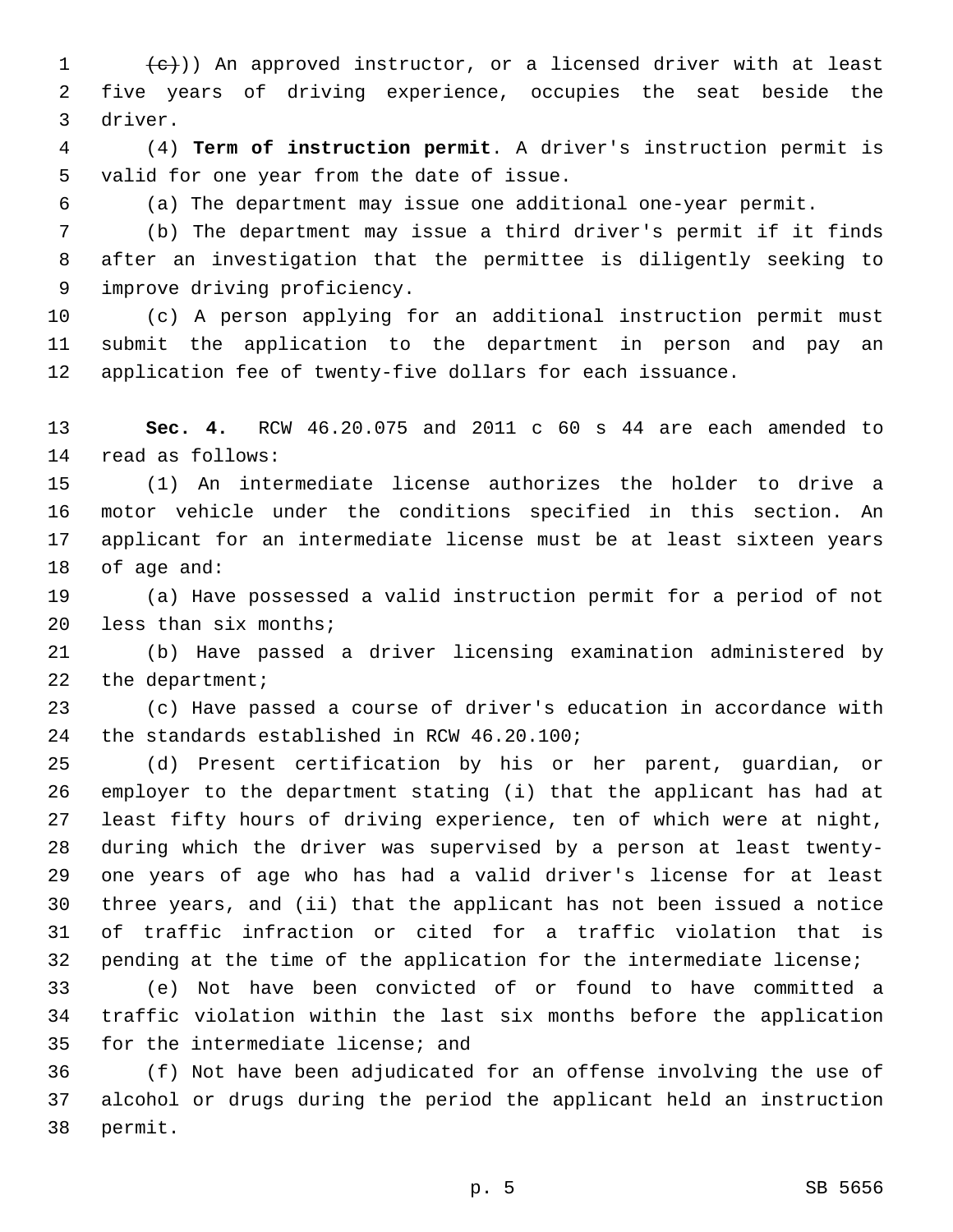(2) For the first six months after the issuance of an intermediate license or until the holder reaches eighteen years of age, whichever occurs first, the holder of the license may not operate a motor vehicle that is carrying any passengers under the age of twenty who are not members of the holder's immediate family as defined in RCW 42.17A.005. For the remaining period of the intermediate license, the holder may not operate a motor vehicle that is carrying more than three passengers who are under the age of twenty who are not members of the holder's immediate family.

 (3) The holder of an intermediate license may not operate a motor vehicle between the hours of 1 a.m. and 5 a.m. except when the holder is accompanied by a parent, guardian, or a licensed driver who is at 13 least twenty-five years of age.

 (4) ((The holder of an intermediate license may not operate a moving motor vehicle while using a wireless communications device unless the holder is using the device to report illegal activity, 17 summon medical or other emergency help, or prevent injury to a person 18 or property.

 $(5)$ ) It is a traffic infraction for the holder of an intermediate license to operate a motor vehicle in violation of the 21 restrictions imposed under this section.

22 ( $((+6)$  Except for a violation of subsection  $(4)$  of this section,)) 23 (5) Enforcement of this section by law enforcement officers may be accomplished only as a secondary action when a driver of a motor vehicle has been detained for a suspected violation of this title or an equivalent local ordinance or some other offense.

 ( $(\overline{+7})$ ) (6) An intermediate licensee may drive at any hour without restrictions on the number of passengers in the vehicle if 29 necessary for agricultural purposes.

 $((+8))$   $(7)$  An intermediate licensee may drive at any hour without restrictions on the number of passengers in the vehicle if, for the twelve-month period following the issuance of the 33 intermediate license, he or she:

 (a) Has not been involved in an accident involving only one motor 35 vehicle;

 (b) Has not been involved in an accident where he or she was cited in connection with the accident or was found to have caused the 38 accident;

 (c) Has not been involved in an accident where no one was cited 40 or was found to have caused the accident; and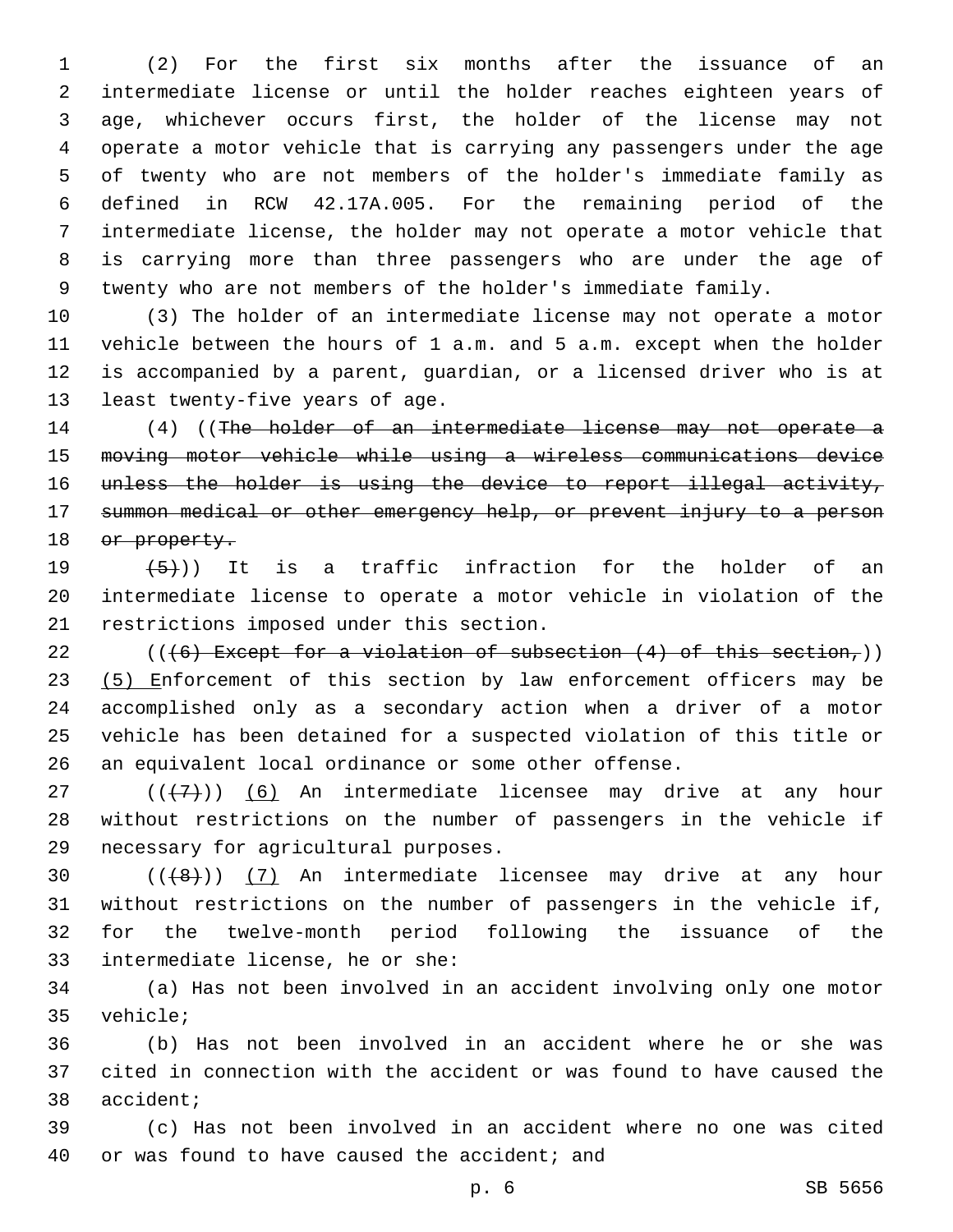(d) Has not been convicted of or found to have committed a traffic offense described in chapter 46.61 RCW or violated restrictions placed on an intermediate licensee under this section.

 **Sec. 5.** RCW 46.25.010 and 2013 c 224 s 3 are each amended to 5 read as follows:

 The definitions set forth in this section apply throughout this 7 chapter.

 (1) "Alcohol" means any substance containing any form of alcohol, including but not limited to ethanol, methanol, propanol, and 10 isopropanol.

11 (2) "Alcohol concentration" means:

 (a) The number of grams of alcohol per one hundred milliliters of 13 blood; or

 (b) The number of grams of alcohol per two hundred ten liters of 15 breath.

 (3) "Commercial driver's license" (CDL) means a license issued to an individual under chapter 46.20 RCW that has been endorsed in accordance with the requirements of this chapter to authorize the individual to drive a class of commercial motor vehicle.

 (4) The "commercial driver's license information system" (CDLIS) is the information system established pursuant to 49 U.S.C. Sec. 31309 to serve as a clearinghouse for locating information related to the licensing and identification of commercial motor vehicle drivers.

 (5) "Commercial learner's permit" (CLP) means a permit issued under RCW 46.25.052 for the purposes of behind-the-wheel training.

 (6) "Commercial motor vehicle" means a motor vehicle or combination of motor vehicles used in commerce to transport 28 passengers or property if the motor vehicle:

 (a) Has a gross combination weight rating or gross combination weight of 11,794 kilograms or more (26,001 pounds or more), whichever 31 is greater, inclusive of  $((a - \{i\}) )$  any towed unit  $((a - \{i\}) )$  or 32 units with a gross vehicle weight rating or gross vehicle weight of more than 4,536 kilograms (10,000 pounds or more), whichever is 34 greater; or

 (b) Has a gross vehicle weight rating or gross vehicle weight of 11,794 kilograms or more (26,001 pounds or more), whichever is 37 qreater; or

 (c) Is designed to transport sixteen or more passengers, 39 including the driver; or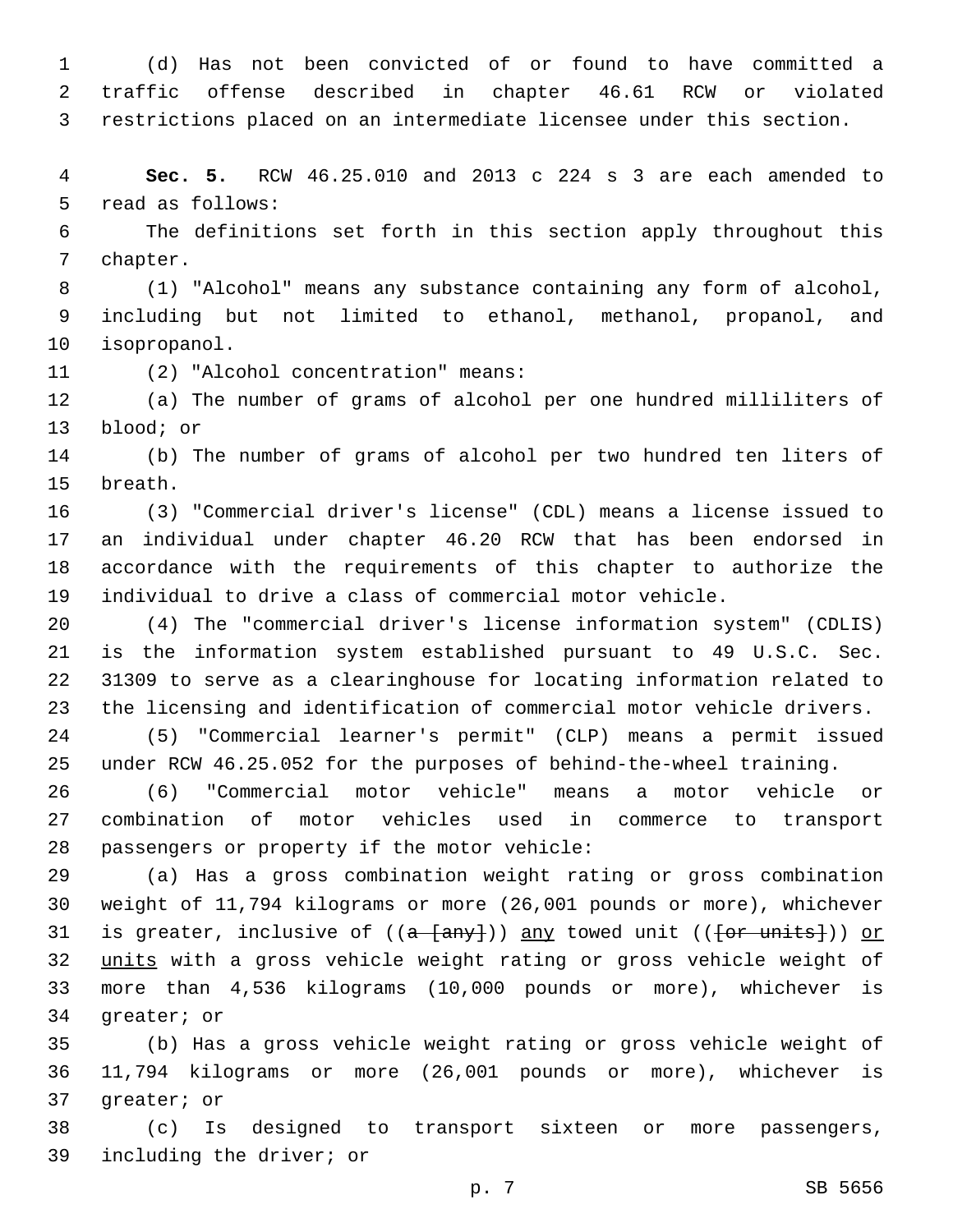(d) Is of any size and is used in the transportation of hazardous 2 materials as defined in this section; or

(e) Is a school bus regardless of weight or size.

 (7) "Conviction" means an unvacated adjudication of guilt, or a determination that a person has violated or failed to comply with the law in a court of original jurisdiction or by an authorized administrative tribunal, an unvacated forfeiture of bail or collateral deposited to secure the person's appearance in court, a plea of guilty or nolo contendere accepted by the court, the payment of a fine or court cost, entry into a deferred prosecution program under chapter 10.05 RCW, or violation of a condition of release without bail, regardless of whether or not the penalty is rebated, 13 suspended, or probated.

 (8) "Disqualification" means a prohibition against driving a 15 commercial motor vehicle.

 (9) "Drive" means to drive, operate, or be in physical control of a motor vehicle in any place open to the general public for purposes of vehicular traffic. For purposes of RCW 46.25.100, 46.25.110, and 46.25.120, "drive" includes operation or physical control of a motor 20 vehicle anywhere in the state.

 (10) "Drugs" are those substances as defined by RCW 69.04.009, including, but not limited to, those substances defined by 49 C.F.R. 23 Sec. 40.3.

 (11) "Employer" means any person, including the United States, a state, or a political subdivision of a state, who owns or leases a commercial motor vehicle, or assigns a person to drive a commercial 27 motor vehicle.

 (12) "Gross vehicle weight rating" (GVWR) means the value specified by the manufacturer as the maximum loaded weight of a single vehicle. The GVWR of a combination or articulated vehicle, commonly referred to as the "gross combined weight rating" or GCWR, is the GVWR of the power unit plus the GVWR of the towed unit or units. If the GVWR of any unit cannot be determined, the actual gross weight will be used. If a vehicle with a GVWR of less than 11,794 kilograms (26,001 pounds or less) has been structurally modified to carry a heavier load, then the actual gross weight capacity of the modified vehicle, as determined by RCW 46.44.041 and 46.44.042, will 38 be used as the GVWR.

 (13) "Hazardous materials" means any material that has been designated as hazardous under 49 U.S.C. Sec. 5103 and is required to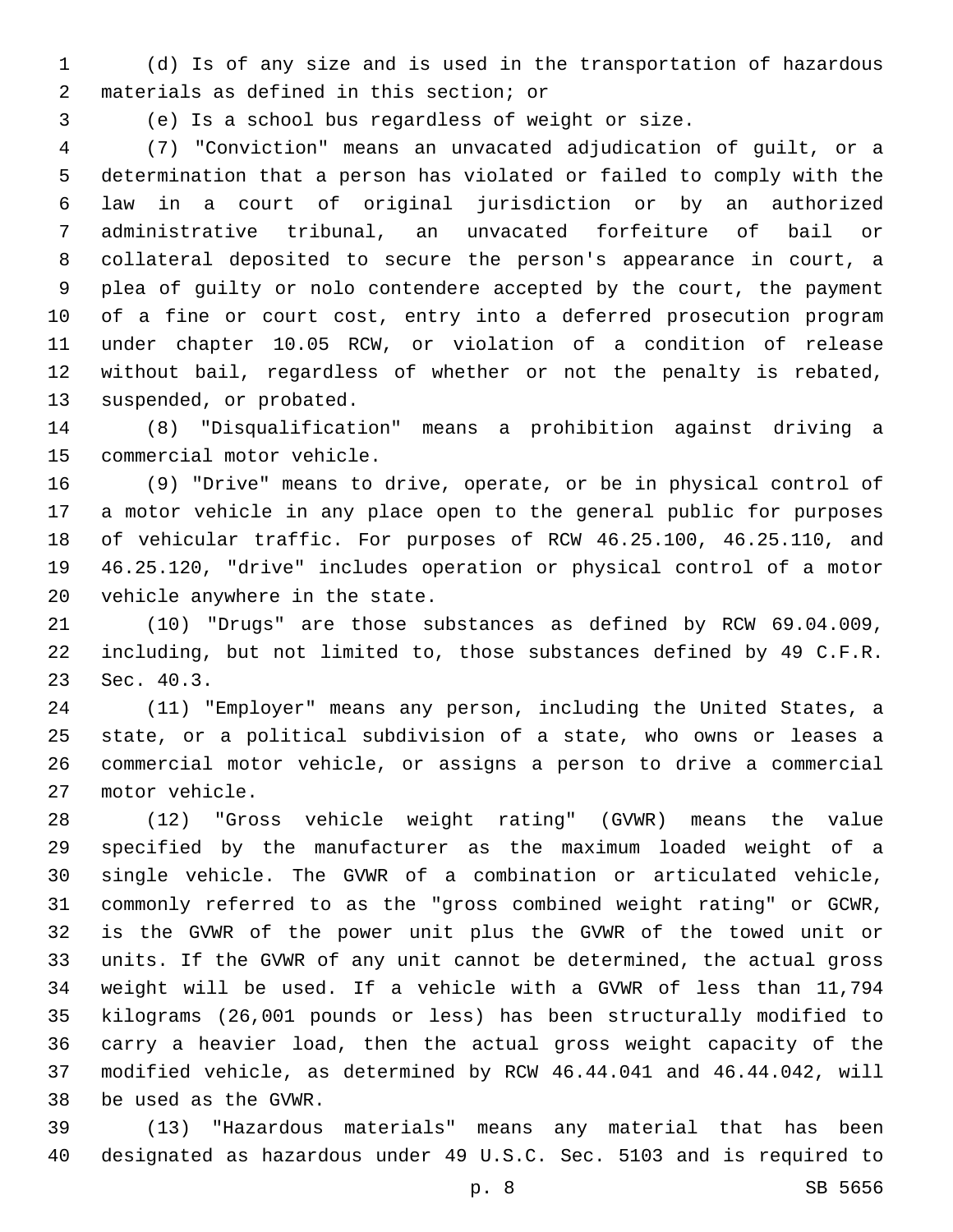be placarded under subpart F of 49 C.F.R. Part 172 or any quantity of a material listed as a select agent or toxin in 42 C.F.R. Part 73.

 (14) "Motor vehicle" means a vehicle, machine, tractor, trailer, or semitrailer propelled or drawn by mechanical power used on highways, or any other vehicle required to be registered under the laws of this state, but does not include a vehicle, machine, tractor, trailer, or semitrailer operated exclusively on a rail.

 (15) "Out-of-service order" means a declaration by an authorized enforcement officer of a federal, state, Canadian, Mexican, or local jurisdiction that a driver, a commercial motor vehicle, or a motor carrier operation is out-of-service pursuant to 49 C.F.R. Secs. 386.72, 392.5, 395.13, 396.9, or compatible laws, or the North 13 American uniform out-of-service criteria.

 (16) "Positive alcohol confirmation test" means an alcohol 15 confirmation test that:

 (a) Has been conducted by a breath alcohol technician under 49 17 C.F.R. Part 40; and

(b) Indicates an alcohol concentration of 0.04 or more.

 A report that a person has refused an alcohol test, under circumstances that constitute the refusal of an alcohol test under 49 C.F.R. Part 40, will be considered equivalent to a report of a positive alcohol confirmation test for the purposes of this chapter.

 (17) "School bus" means a commercial motor vehicle used to transport preprimary, primary, or secondary school students from home to school, from school to home, or to and from school-sponsored events. School bus does not include a bus used as a common carrier.

(18) "Serious traffic violation" means:27

 (a) Excessive speeding, defined as fifteen miles per hour or more 29 in excess of the posted limit;

(b) Reckless driving, as defined under state or local law;

31 (c) Driving while ((<del>using</del>)) holding a ((hand-held)) personal 32 wireless communications device ((<del>[hand-held mobile telephone]</del>)), 33 defined as a violation of RCW ((46.61.667(1)(b))) 46.61.668(1)(a)(i) or an equivalent administrative rule or local law, ordinance, rule, 35 or resolution;

36 (d) Texting, defined as a violation of RCW  $46.61.668(1)(a)(iii)$  or an equivalent administrative rule or local law, ordinance, rule, or 38 resolution;

 (e) A violation of a state or local law relating to motor vehicle traffic control, other than a parking violation, arising in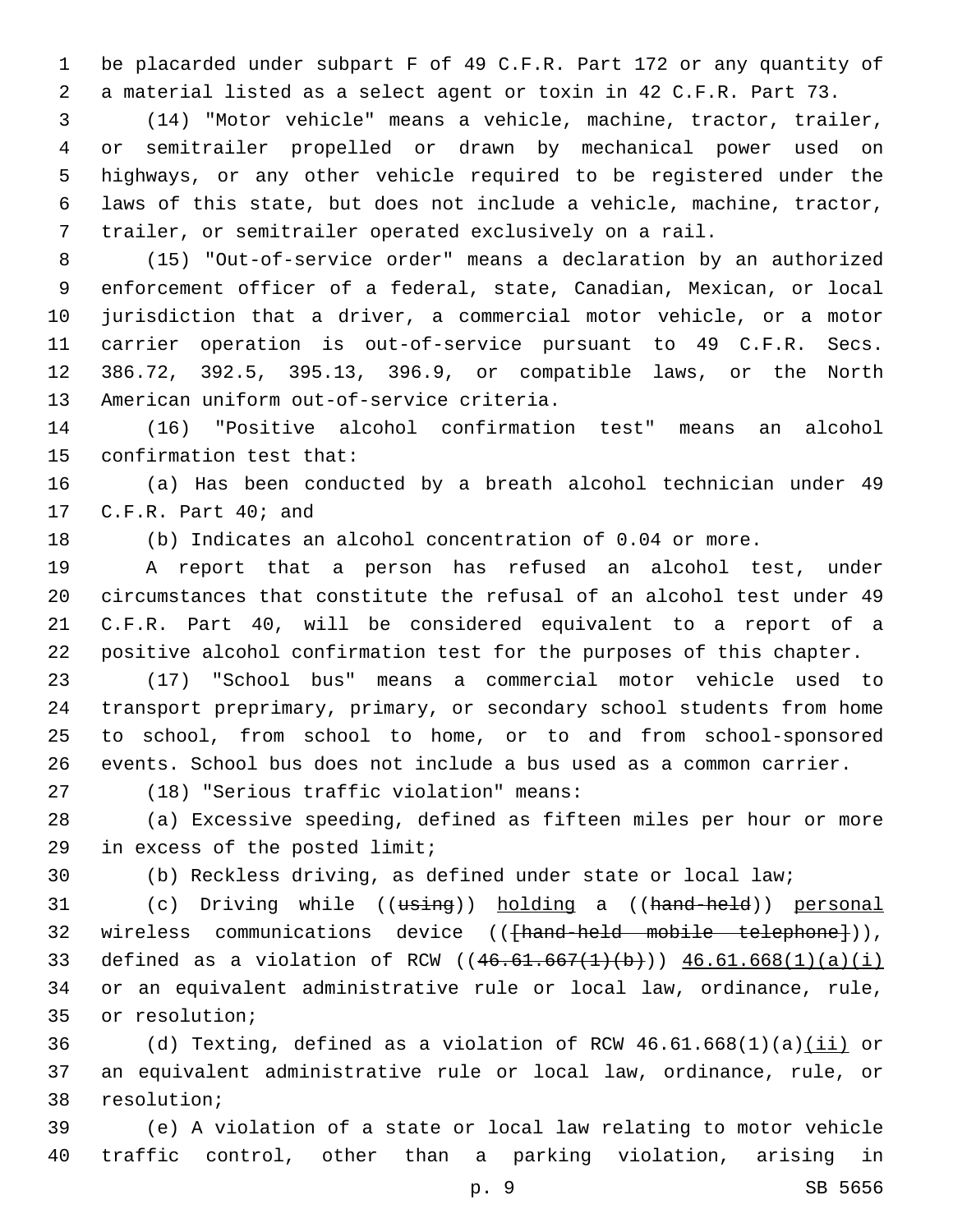connection with an accident or collision resulting in death to any 2 person;

 (f) Driving a commercial motor vehicle without obtaining a 4 commercial driver's license;

 (g) Driving a commercial motor vehicle without a commercial driver's license in the driver's possession; however, any individual who provides proof to the court by the date the individual must appear in court or pay any fine for such a violation, that the individual held a valid CDL on the date the citation was issued, is 10 not guilty of a "serious traffic violation";

 (h) Driving a commercial motor vehicle without the proper class of commercial driver's license endorsement or endorsements for the specific vehicle group being operated or for the passenger or type of 14 cargo being transported; and

 (i) Any other violation of a state or local law relating to motor vehicle traffic control, other than a parking violation, that the 17 department determines by rule to be serious.

 (19) "State" means a state of the United States and the District 19 of Columbia.

 (20) "Substance abuse professional" means an alcohol and drug specialist meeting the credentials, knowledge, training, and continuing education requirements of 49 C.F.R. Sec. 40.281.

 (21) "Tank vehicle" means any commercial motor vehicle that is designed to transport any liquid or gaseous materials within a tank or tanks having an individual rated capacity of more than one hundred nineteen gallons and an aggregate rated capacity of one thousand gallons or more that is either permanently or temporarily attached to the vehicle or the chassis. A commercial motor vehicle transporting an empty storage container tank, not designed for transportation, with a rated capacity of one thousand gallons or more that is temporarily attached to a flatbed trailer is not considered a tank 32 vehicle.

(22) "Type of driving" means one of the following:

 (a) "Nonexcepted interstate," which means the CDL or CLP holder or applicant operates or expects to operate in interstate commerce, is both subject to and meets the qualification requirements under 49 C.F.R. Part 391 as it existed on July 8, 2014, or such subsequent date as may be provided by the department by rule, consistent with the purposes of this section, and is required to obtain a medical examiner's certificate under 49 C.F.R. Sec. 391.45 as it existed on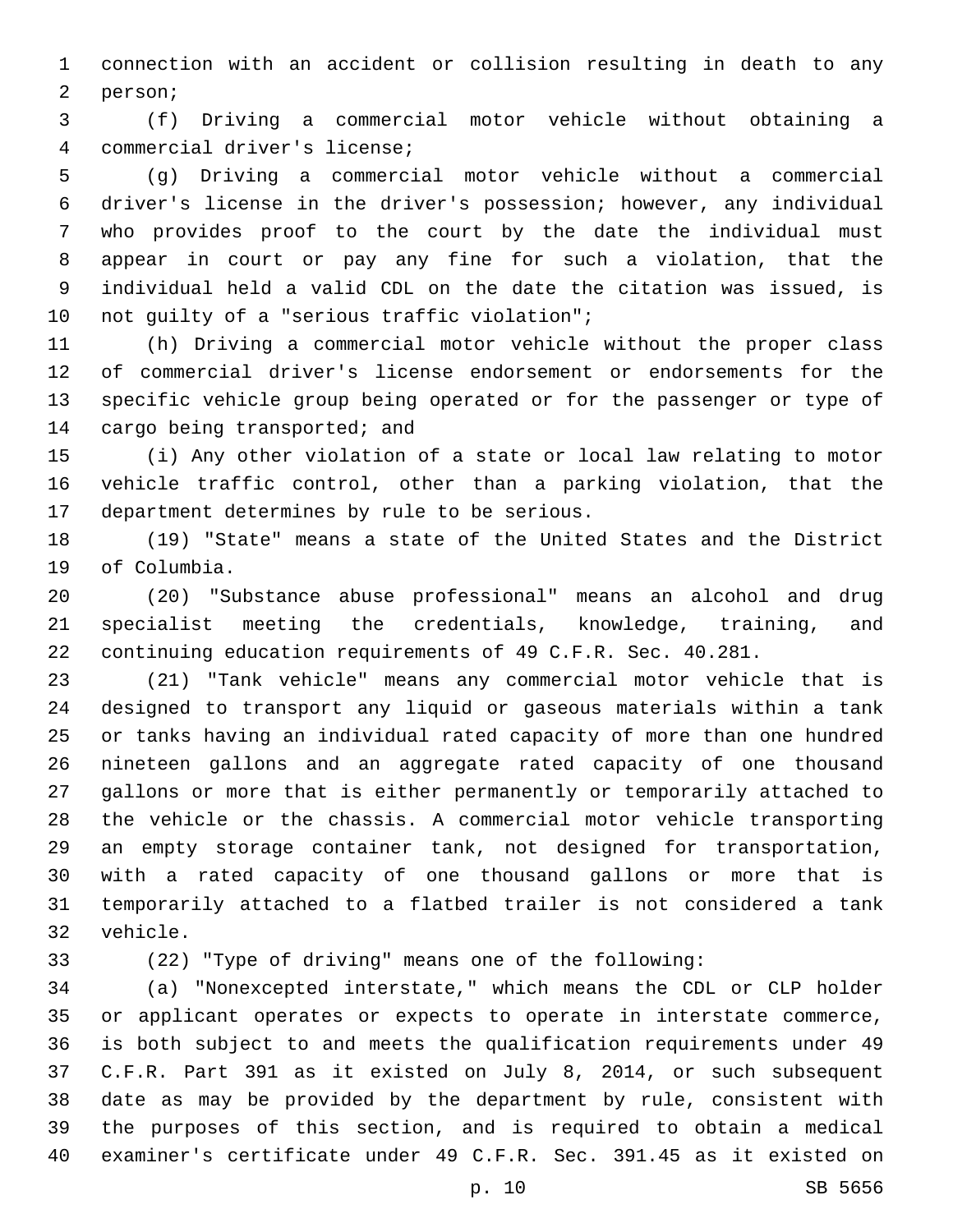July 8, 2014, or such subsequent date as may be provided by the department by rule, consistent with the purposes of this section;

 (b) "Excepted interstate," which means the CDL or CLP holder or applicant operates or expects to operate in interstate commerce, but engages exclusively in transportation or operations excepted under 49 C.F.R. Secs. 390.3(f), 391.2, 391.68, or 398.3, as they existed on July 8, 2014, or such subsequent date as may be provided by the department by rule, consistent with the purposes of this section, from all or parts of the qualification requirements of 49 C.F.R. Part 391 as it existed on July 8, 2014, or such subsequent date as may be provided by the department by rule, consistent with the purposes of this section, and is therefore not required to obtain a medical examiner's certificate under 49 C.F.R. Sec. 391.45 as it existed on July 8, 2014, or such subsequent date as may be provided by the 15 department by rule, consistent with the purposes of this section;

 (c) "Nonexcepted intrastate," which means the CDL or CLP holder or applicant operates only in intrastate commerce and is therefore subject to state driver qualification requirements; or

 (d) "Excepted intrastate," which means the CDL or CLP holder or applicant operates in intrastate commerce, but engages exclusively in transportation or operations excepted from all or parts of the state 22 driver qualification requirements.

 (23) "United States" means the fifty states and the District of 24 Columbia.

 (24) "Verified positive drug test" means a drug test result or validity testing result from a laboratory certified under the authority of the federal department of health and human services 28 that:

 (a) Indicates a drug concentration at or above the cutoff concentration established under 49 C.F.R. Sec. 40.87; and

 (b) Has undergone review and final determination by a medical 32 review officer.

 A report that a person has refused a drug test, under circumstances that constitute the refusal of a federal department of transportation drug test under 49 C.F.R. Part 40, will be considered equivalent to a report of a verified positive drug test for the 37 purposes of this chapter.

 **Sec. 6.** RCW 46.20.130 and 2006 c 190 s 1 are each amended to read as follows:39